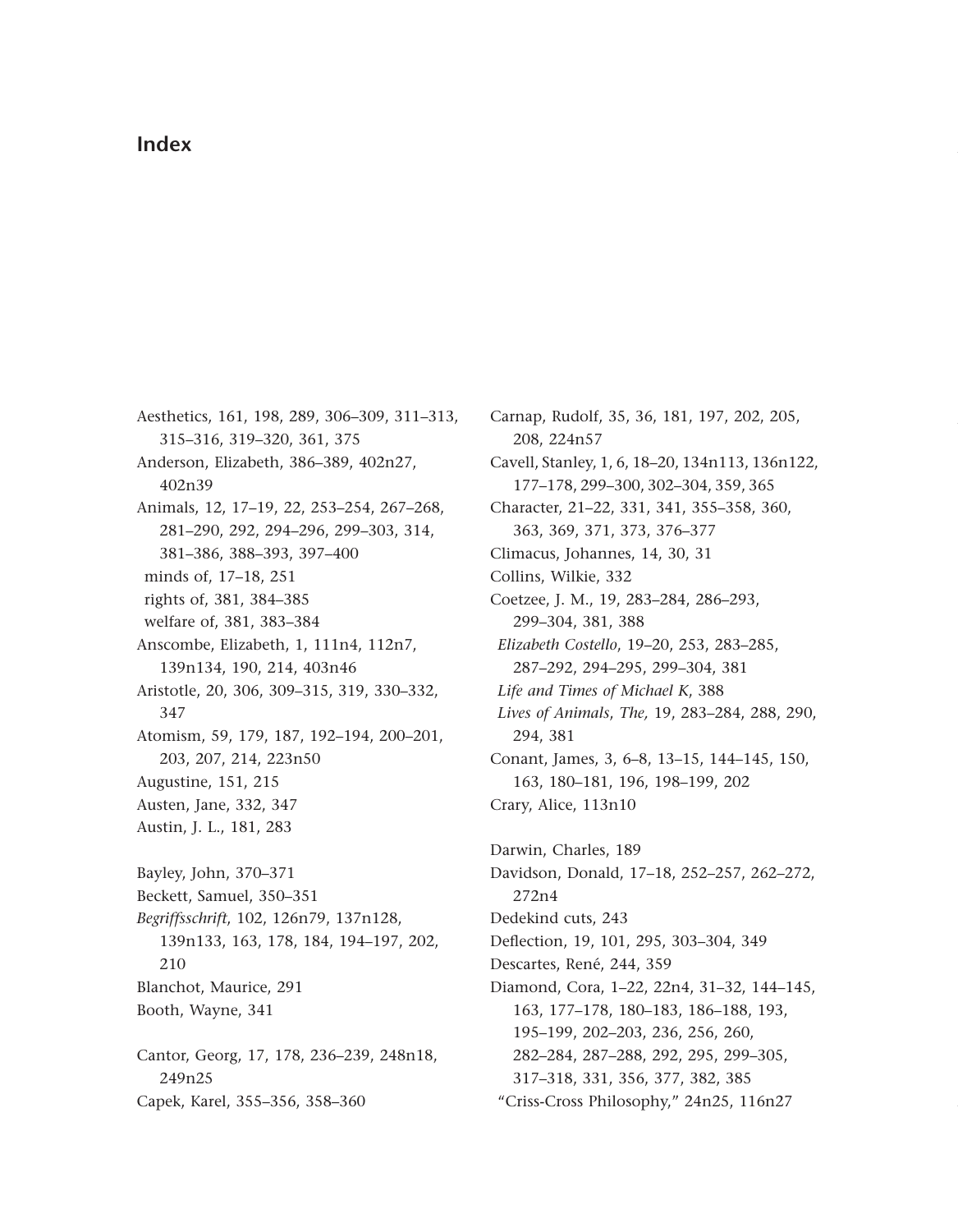Diamond, Cora (cont.) Diamond and Conant, "On Reading the *Tractatus* Resolutely," 117n29, 165n16, 170n93 Diamond-Conant reading of the *Tractatus* (*see* Wittgenstein, Ludwig, *Tractatus*, resolute reading of) "Difficulty of Reality and the Difficulty of Philosophy, The," 24n23, 281, 293–294 "Eating Meat and Eating People," 285, 385, 387–389, 402n39 *Ethics: Shifting Perspective*, 24n22 "Face of Necessity, The," 23n6, 218n7, 235, 246n1 "Importance of Being Human, The," 385 "Logical Syntax in the Tractatus," 114n11 "Martha Nussbaum and the Need for Novels," 24n20 "Realism and Resolution," 24n29, 116n24, 323n33 "Realism and the Realistic Spirit," 257–259 *Realistic Spirit, The,* 22n2, 23n7, 24n20, 113n10, 117n30, 132n102, 194, 286, 289 "Riddles and Anselm's Riddle," 179, 191, 221n30 "Thought-Experiments in Ethics," 366 "Throwing Away the Ladder," 143, 159 "We Are Perpetually Moralists: Iris Murdoch, Fact, and Value," 23n19 "What Nonsense Might Be," 23n8 "Wittgenstein, Mathematics, and Ethics," 24n29 Dickens, Charles, 332 Diderot, Dennis, 375–377 Difficulty of reality, 18–20, 281, 285, 293–295, 301–302 Dreben, Burton, 128n96, 177–178, 186, 195, 197, 206, 210–211, 235 Eliot, George, 332 Eliot, T. S., 66

Ellison, Ralph, 348

Emerson, Ralph Waldo, 286–287, 292–295, 297 Empiricism, 177–178, 203–204 Ernst, Paul, 16, 188–189, 191–193, 209, 213, 221n32 Fantasy, 5, 163, 172n124, 258, 301, 344–345, 347–348, 376 Finkelstein, David, 17–18 Floyd, Juliet, 13–14, 16, 129n96, 219n12 Fodor, Jerry, 254–256, 262, 273n7 Fontane, Theodor, 21, 327, 330–333, 335, 337–338, 341–342, 345–351 *Cecile*, 335 *Der Stechlin*, 21, 327–331, 333, 335, 338, 342, 345–346, 348–349 *Effi Briest*, 335, 348 *Irrungen Wirrungen*, 335 Frege, Gottlob, 23n8, 77, 100, 125n74, 139n133, 159–162, 171n114, 178, 182–185, 188, 193–198, 200–203, 205–210, 212–213, 220n18, 224n58, 242 Freud, Sigmund, 30–31, 93, 111n1, 283, 290, 295, 318, 346 Friedlander, Eli, 170n92, 195, 220n26 Gaita, Raimond, 364–367, 388, 390 Geach, Peter, 111n4, 159, 161–162 Glock, Hans-Johann, 114n11, 159, 171n105 Gödel, Kurt, 178, 208, 210, 224n61, 242–243, 245 Goldfarb, Warren, 3, 116n24, 118n39, 164n11, 177–178, 180, 183–184, 187, 195, 198, 206, 211, 218n8 Golding, William, 358 Grammar, 3–4, 70, 104, 106, 118n34, 137n129, 151, 163, 171n105, 177, 185, 193–194, 196–197, 199–201, 209, 211–212, 223n45, 239–240, 361 Hacker, P. M. S., 114n11, 147, 159–160,

165n17, 181, 198–199, 317 Heidegger, Martin, 177, 186, 197, 291–292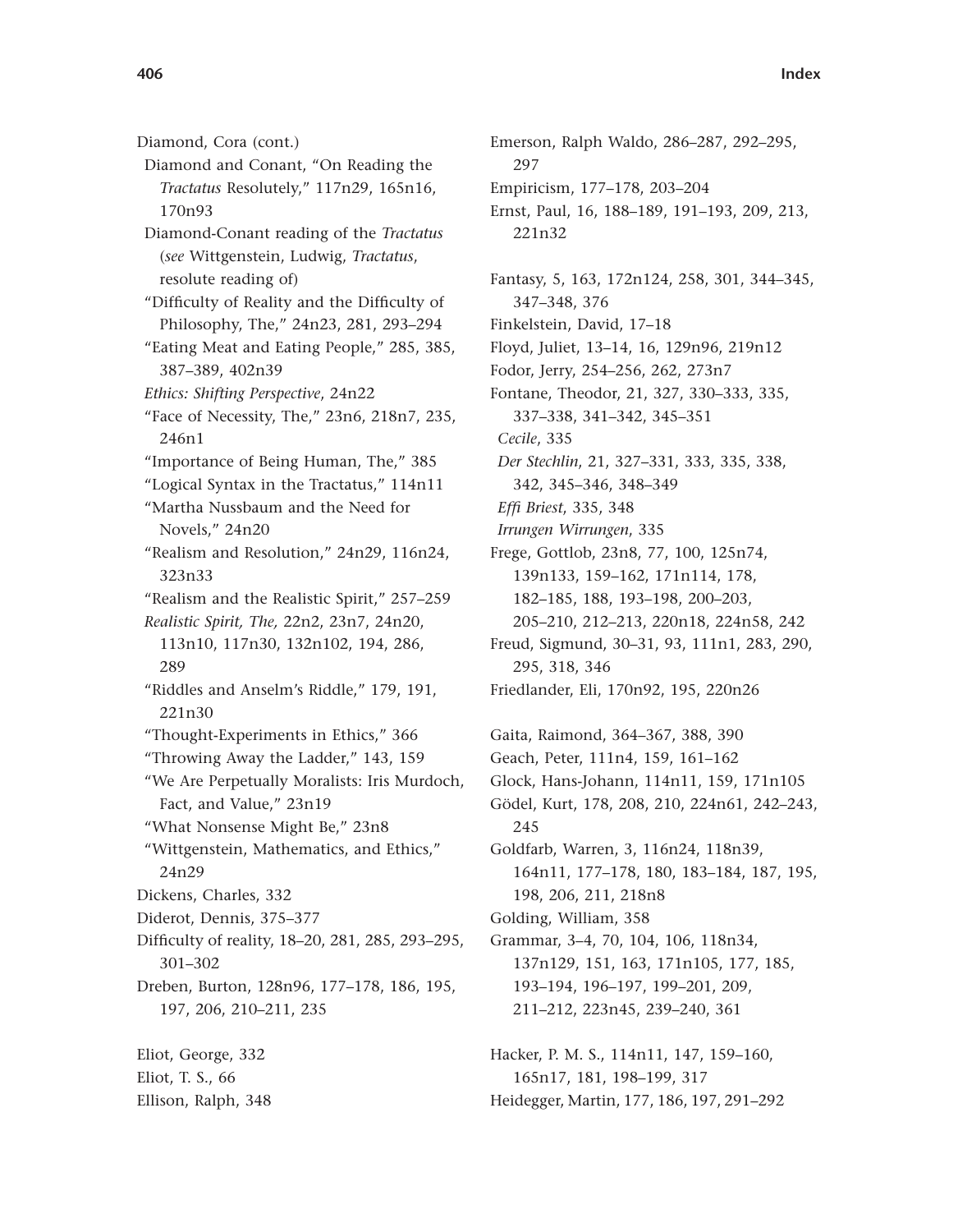Hintikka, Merrill and Jaakko, 168n65, 206–208 Holism, 17–18, 59, 220n18, 252–257, 260–262, 266–267, 269, 272n2, 272n4, 273n5, 273n7 metaphysical, 18, 261 therapeutic, 18, 261, 274n11 Holland, Roy, 363–367 Hughes, Ted, 301–302 Idealism, 58, 60, 63, 106, 116n28, 121n48, 122n51, 162, 169n83, 317 Illusion, 5–7, 45, 49, 56–57, 62–63, 144–146, 156–158, 163, 177, 185, 197–198, 260, 268, 351 Infinity, 239–242, 247n11 Irony, 31, 178, 215, 289, 340 James, Henry, 32, 348–350 Janácek, Leos, 355–356, 358–361 Kafka, Franz, 288, 295 Kant, Immanuel, 314–315, 319–320, 325n56, 346, 353n17, 355, 369, 370 moral theory, 21, 314–315, 355, 369–370, 384 Kierkegaard, Søren, 24n24, 111n2, 117n31 Koethe, John, 120n41, 147–148, 165n17 Kolnai, Aurel, 20, 312–316, 329 Korsgaard, Christine, 309, 314, 323n33 Kremer, Michael, 13–16, 113n10, 116n27, 148, 159, 180, 202 Lacoue-Labarthe, Philippe, 291 Language game, 3, 102, 240. *See also* Linguistic practice Lepore, Ernest, 254–256, 262, 273n7 Linguistic practice, 1, 3–4, 15, 99, 398. *See also* Language game Lovibond, Sabina, 10, 18, 20, 24n29 Malcolm, Norman, 252–253 McDowell, John, 3, 10, 18–20 McGinn, Marie, 113n10, 118n39, 164n12

McGuinness, Brian, 111n4, 156, 187–188

Monk, Ray, 156–157, 159 Moore, G. E., 20, 205, 210, 214, 306, 310–313, 315–316, 320, 322n19 Mulhall, Stephen, 20–22, 24n29, 282, 289 Murdoch, Iris, 320 Nietzsche, Friedrich, 188, 282, 289, 291, 321n4, 355, 376 Nonsense, 5–8, 42–49, 51, 53, 55, 61–63, 69–71, 106, 117n29, 118n34, 120n41, 121n46, 122n54, 143–146, 149–152, 154, 158, 160–163, 178, 180–183, 191, 194, 199, 217n3, 268, 310, 318 nonsense-sentences, 7, 70 Nussbaum, Martha, 20–21 Objectivity, 4, 10–11, 391–394, 396–399 Ontological, 62, 194, 198, 202–204, 246n5, 316 Ostrow, Matthew, 155–156, 195 Pears, David, 199 Plato, 283, 293, 320 Priest, Graham, 157 Proops, Ian, 39, 147, 165n17, 181, 198, 202, 205, 225n66 Proust, Marcel, 334, 346–347, 349–350 Putnam, Hilary, 3, 17 Quine, W. V. O., 181, 197, 201, 203, 205, 211 Quinton, Anthony, 34, 37 Ramsey, F. P., 194, 196, 210, 212, 214 Realism, 9, 58, 60, 63, 106, 117n28, 121n48, 122n51, 148, 177–178, 183, 192, 203, 243–244, 257–258, 289, 293, 310, 349 realistic orientation, 9, 12, 374 realist semantics, 22n3 Regan, Tom, 384–387, 400n4, 400–401n6 Rhees, Rush, 1, 111n4, 112n7, 140n134, 187, 215 Ricketts, Thomas, 8, 116n24, 122n51, 145, 164n11, 178, 180, 182, 187, 217n3, 206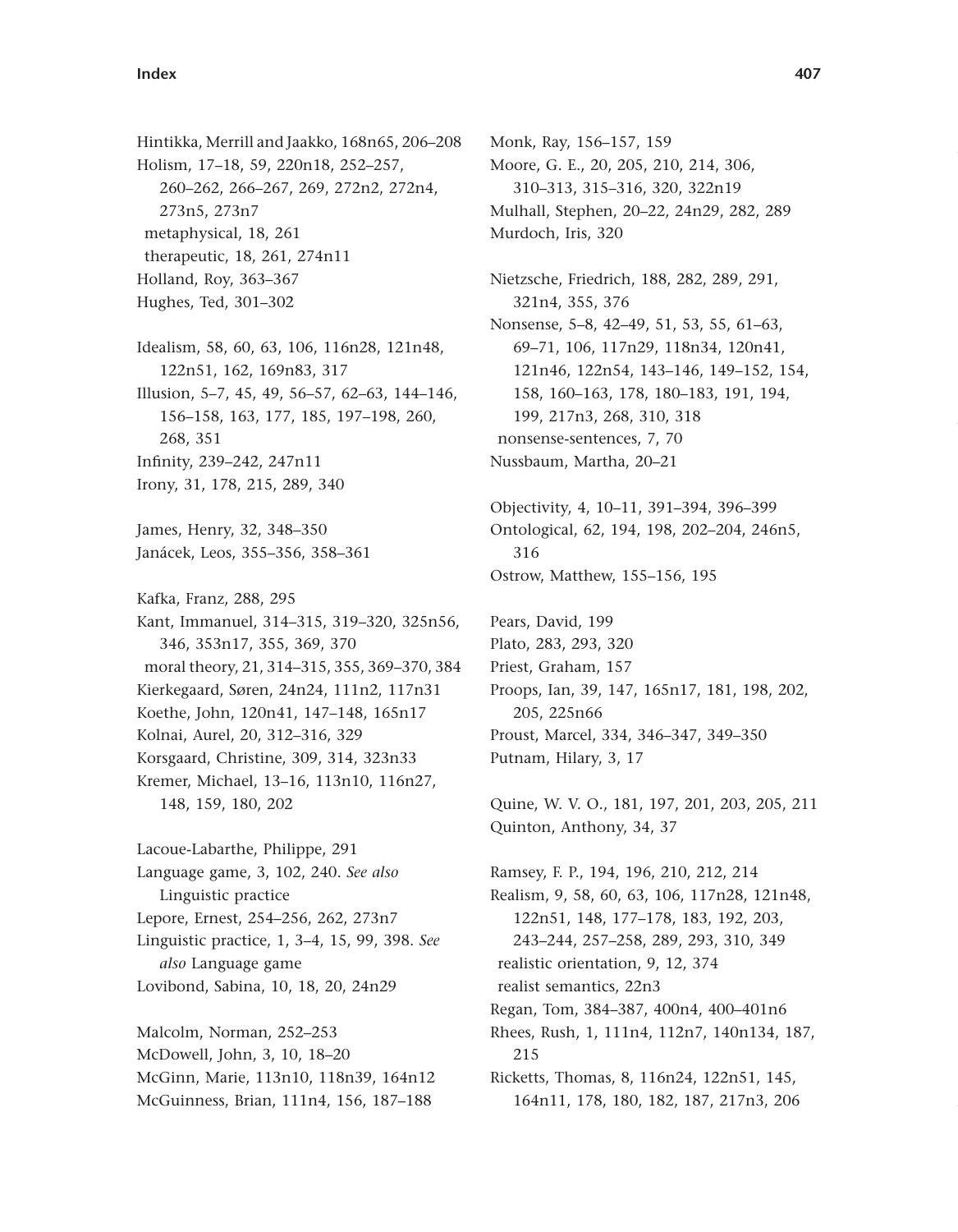Robinson, Edward G., 300 Rorty, Richard, 251–254, 256, 262, 272n1 Rule-following, 210, 258–261, 268–269 Russell, Bertrand, 14–15, 35–36, 62, 138n131, 147–148, 152–156, 161, 163, 182–185, 187–188, 192–200, 202–209, 212–214, 242 Saying and showing, 8, 14–16, 62, 108, 143–149, 156–163, 179–188, 207–208 Seeing-aspects, 282–283, 299 Sellars, Wilfrid, 251–253, 255, 272n1 Shakespeare, William, 364–365, 368 Sheffer, Harry, 207 Singer, Peter, 383–385, 387–388, 400n4, 403n46 Skepticism, about animal minds, 17–18, 252, 254, 257, 262, 269 Skepticism, about other minds, 19–20 Solipsism, 58, 60, 117n28, 122n51, 143, 148, 218n4 Speciesism, 383–385 Stegmuller, Wolfgang, 34 Stern, David, 112n7, 148–149 Sullivan, Peter, 113n10, 114n11, 118n37, 121n48, 148, 159, 161–162, 165n17, 166n47, 169n83, 169n83, 180–181, 195–196, 200–202, 204, 212 Thoreau, Henry David, 286–287, 293 Tolstoy, Leo, 332, 368, 370–372, 374 Utilitarianism, 21, 352n9, 362–363, 364–367, 369, 383–384 van Heijenoort, J., 206, 210–211 Vegetarianism, 281, 285–286, 294–296, 387 Virtue ethics, 309–310, 312–313, 316, 331 Whitehead, Alfred North, 190, 207, 209, 221n34 Wiggins, David, 10, 221n31, 323n28 Williams, Bernard, 21–22, 323n25, 355–377, 401n8

Winch, Peter, 1–2, 111n4, 112n7, 140n134 Wittgenstein, Ludwig, 1–5, 7–8, 13–14, 17–18, 32, 35, 38–39, 41–42, 49–50, 56, 68–69, 71, 73–74, 79–80, 84, 87–88, 91–95, 98, 103–104, 110, 155, 177–178, 192, 283, 305, 318–319 *Big Typescript*, *The*, 142n136 *Blue Book*, 151, 167n50 dialectical character of prose, 6, 48, 52–53, 55–57, 61–65, 74, 77, 87, 92, 103, 108, 120n42, 121n45 *Geheime Tagebücher*, 168n76 "Lectures on and Conversations on Aesthetics, Psychology, and Religious Belief," 245, 249n25 *Notebooks*, 117n28, 119n39, 168n62, 168n67, 184, 200, 306, 309–311, 317 *On Certainty*, 112n6, 185 *Philosophical Investigations*, 6, 9, 11, 16, 34, 36–37, 66–67, 70, 72, 75–78, 81–83, 85, 90, 96–97, 99–103, 105, 107–109, 119n39, 127n83, 136n31, 138n130, 140n135, 156, 163, 189, 204, 212, 214–215, 235–236, 253, 260–261, 276n18, 281–282, 285, 289 rejection of metaphysics in, 1–4, 6, 9, 66, 96 *Public and Private Occasions*, 167n49–50 *Remarks on the Foundations of Mathematics*, 235–237, 239–243, 245, 258–259 *Tractatus Logico-Philosophicus*, 2–4, 6–9, 11, 13–16, 32, 34, 36–50, 52–54, 56, 58–68, 70, 72–94, 96–103, 105, 107–111, 114n11, 114n13, 117n28, 118n34, 120n44, 125n75, 127n83, 132n103, 134n115, 135n116, 136n121, 138n130, 139n133, 140n35, 141n136, 143–149, 152, 154–158, 160, 162–163, 164n12, 178–215, 225n66, 306, 308, 316–318 ineffability reading of, 8, 14–16, 44, 48, 51, 58, 78, 89, 143–148, 157, 159–160, 162, 164–165n12, 165n17, 180, 194–195, 207–208, 312, 320